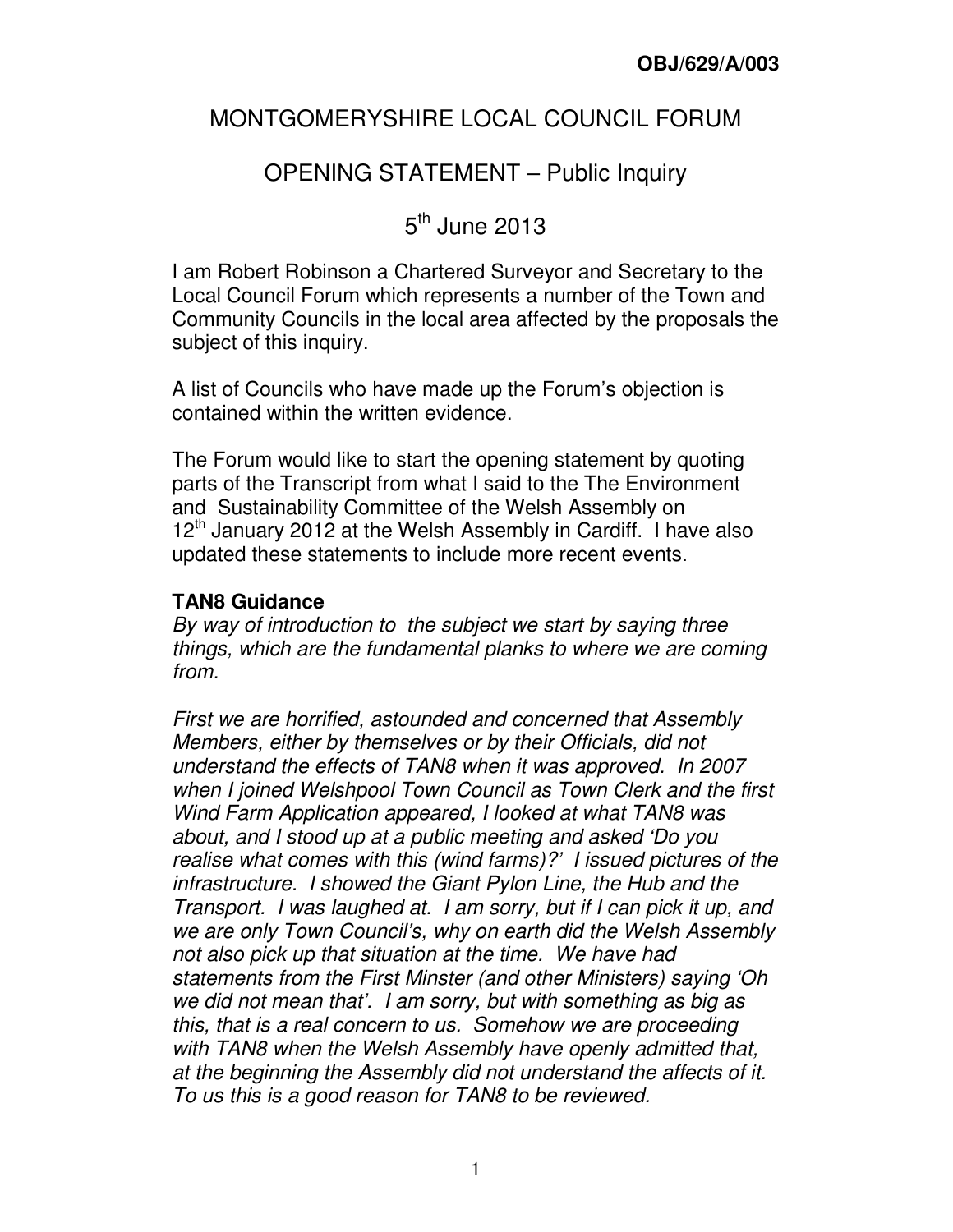#### **Localism**

The second point is that there is a very strong feeling in Montgomeryshire about TAN8, as you know Sir, whether it is the pylons or the transport or the hub or the wind farms themselves. It could be argued that 2,000 people in Cardiff is not very many out of a population of 56,000 and this could also apply to the demonstration at the Livestock market. It could be argued that that the many public meetings held in Welshpool, Meifod, Kerry, Llandrino, Llandisilio, Llanfair Caereinion, Llansanttfriad and many more only attract protesters and are a small percentage of the population. However, the feeling expressed by these meetings and gatherings are fully supported by the many surveys carried out door to door by Town and Community Councils. Some have higher percentages of objection where they are directly affected but even in Welshpool, where they are not so directly affected, the percentage of objections is around 80%.

A schedule has been made available and I attach to the written version of this opening statement an updated version with corrections to the percentages.

### **Transport**

The third point refers specifically to the level of transport needed to implement the wind farms and infrastructure.

For example if there were to be 450 wind farm turbines in total it is generally accepted that this would generate 450,000 vehicle movements from the larger abnormal loads to the car and van of a construction worker.

The transport plan issued does not demonstrate that such transport needs can be managed without serious disruption. A schedule showing an example of the effects of convoys alone is attached. This is serious stuff. Each convoy (I understand of 2 lorries and not 3 as in my schedule) would have abnormal loads of the length of 3 Tesco articulated lorries along with support vehicles. These would provide a rolling road block along our sub standard roads causing serious traffic delays. This could well put off holiday makers from coming and affect our economy. A cost which would be borne by the local businesses and not those who would have caused the problem.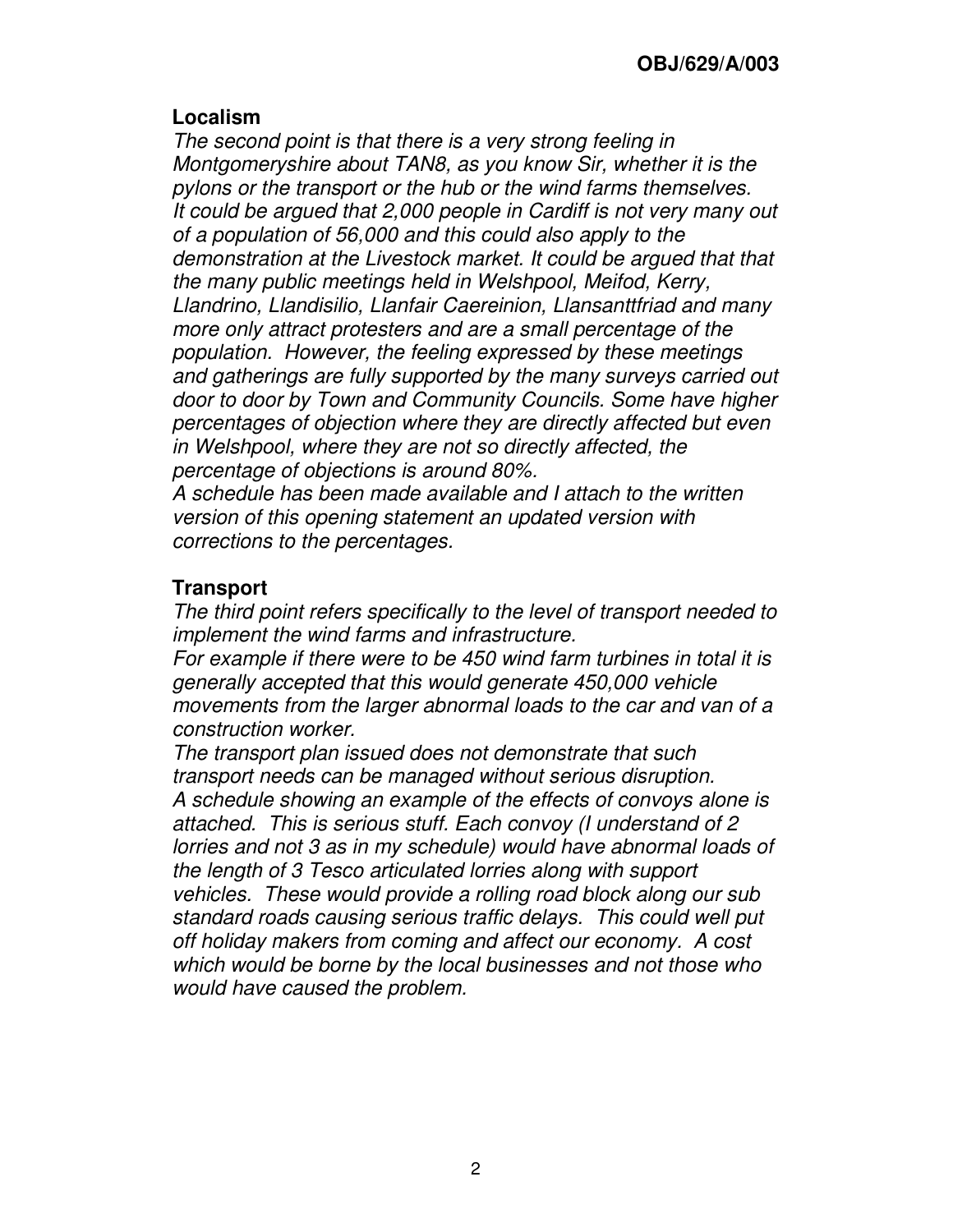I did take Cheryl Gillan (Secretary for Wales at the time) along an approved route for wind farm traffic. At one point she asked me 'when are we going to get back onto the actual route the lorries will take'. I said ' you are still on it'. She burst out laughing as my wing mirrors on both sides were brushing the hedges.

I was also told by a National Grid Officer that the convoys would be coming in quiet times, when asked when these were; the reply was 'school holidays'. We are a tourist area! This again shows the lack of understanding of what this all means to Montgomeryshire and the Shropshire borders. Finally, on this subject, I had a conversation with a Minister at the Welsh Assembly who informed me not to worry; the lorries would be on dual carriageways. I invited the Minister to come to Mid Wales to show me it as I would like to use it. The Minister has not taken up the offer yet.

I think that what I have said so far starts to show the reasons the Forum's objection to TAN8 as a Policy and start to show how flawed TAN8 is.

The North Wales Association of Town and Larger Community Councils has included in their written submission copies of letters from our MP and AM's supporting a review of TAN8 before making a horrific mistake which will, in the words of our MP, rape our Mid Wales countryside.

I have made available to you, Sir, a copy of the minutes of the Environment and Sustainability Committee of 12<sup>th</sup> March 2012 including the presentation made by Welshpool Town Council to that Committee as it holds much relevant information to the Inquiry and is in line with the Forum's position.

The Forum has not only presented its case, along with the Town and Community Councils in the area, to the Welsh Assembly but also direct to a Select Committee of Parliament. There have also been a number of petitions presented to both Parliament and the Welsh Assembly. This shows the commitment of the Forum to object to the proposals, not only the subject of this Inquiry but also to other Wind Farm Developments within Montgomeryshire.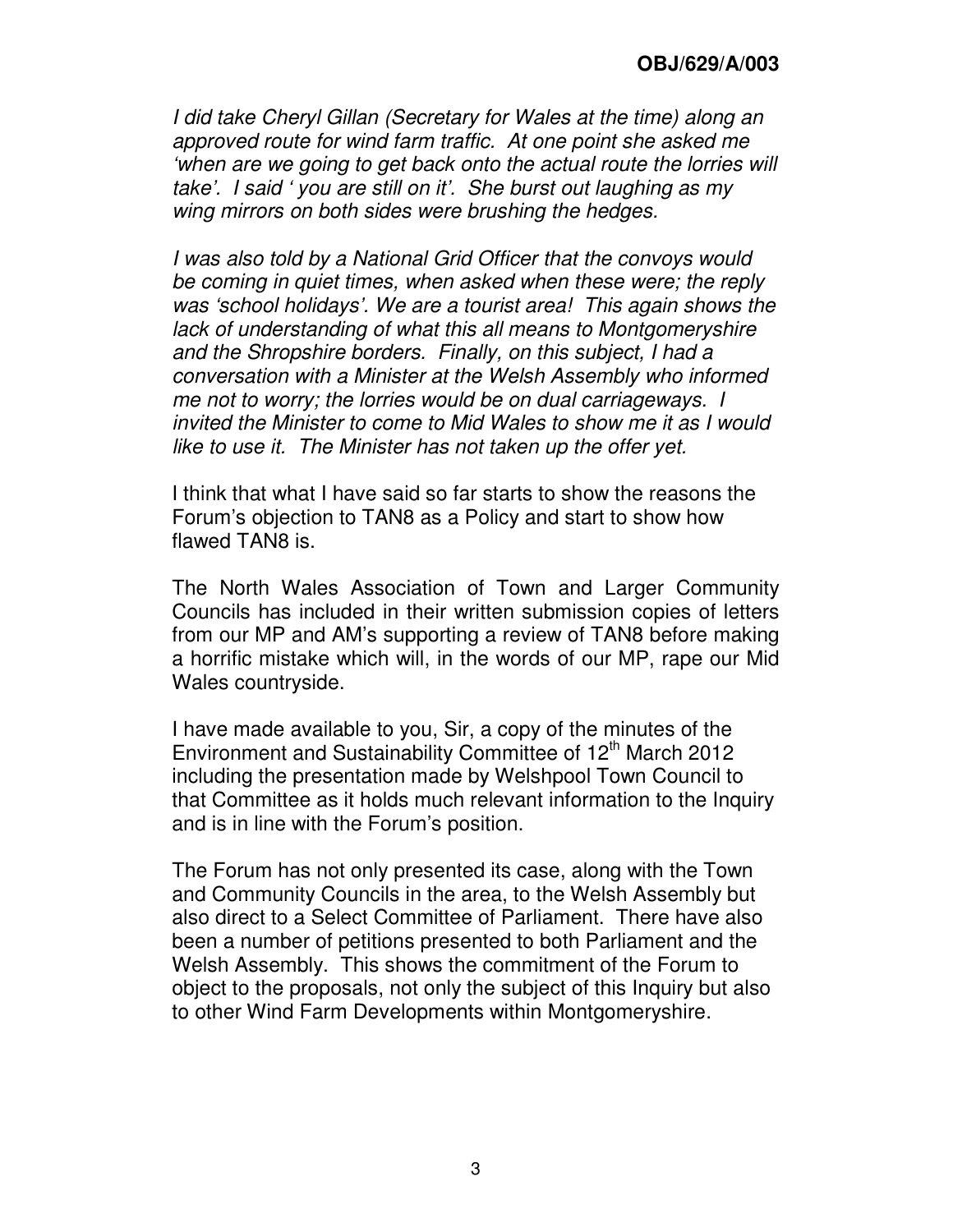In summary the evidence set out in the written submission has been approved by the Local Council Forum and sets out to show three main lines of objection with regard to this part of the Inquiry:

- 1. The first is that it is clear to the Forum that TAN8 is flawed due to the lack of understanding by the Assembly Members of what they were approving. This is evidenced by the varying statements from the Assembly. There was never any way that the level of development proposed could be on wooden poles as set out in Welsh Assembly answers to questions.
- 2. Secondly the scale of the developments proposed is way beyond that envisaged by the Welsh Assembly when approving TAN8. TAN8 refers to upper limits and not levels set as a target. Indeed the Welsh Assembly has made statements that the number of applications for wind farm development exceeds the upper limits of TAN8.
- 3. The third is that the developments are out of scale with the Mid Wales area and any benefits do not outweigh any advantages. When the overall effects of the developments are considered later in the Inquiry I will refer to the traffic implications and Tourism matters backed by surveys.

This, along with what must be one of the strongest public objections, forms the basis of our objection to this part of the inquiry. This is not only evidenced by the public meetings and demonstrations but particularly by a number of surveys carried out by Town and Community Councils.

As a final point, Sir, the so called 'consultation process' was not what many of our members understand a consultation to be. The Communities were presented with what was coming and then asked to put forward questions. The developers and government have not worked with the Communities and this has been a main reason for us ending up with the divide between the Developers/Governments and the Communities involved. We have clear evidence of this which will no doubt come out during this inquiry.